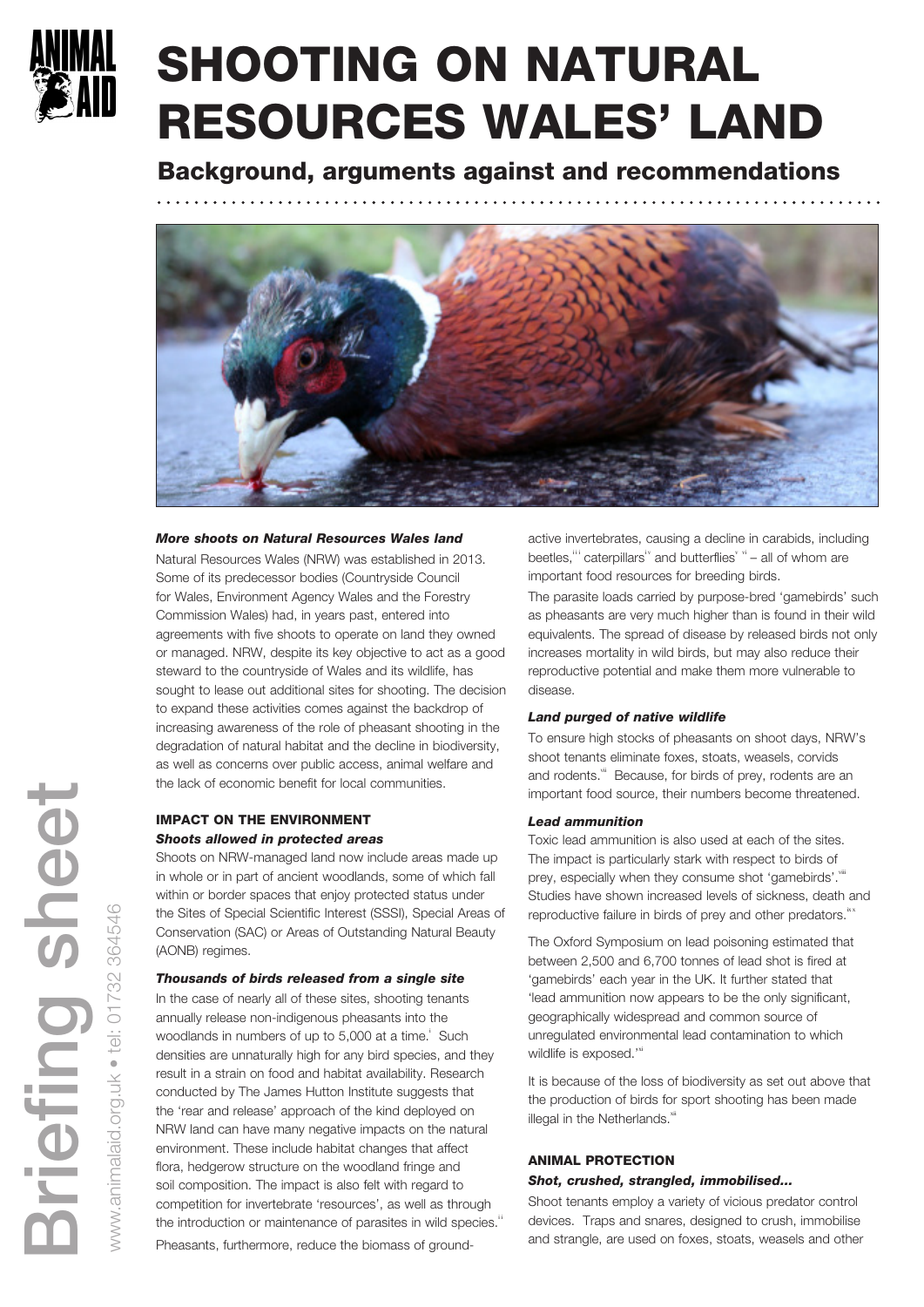

animals who present a perceived threat.

Many of these targeted animals will sustain painful and stressful injuries, which they might be forced to endure for up to 24 hours before, as demanded by the law, they are despatched. Animals' distress, however, can continue for much longer, where a trap-setter fails to check the device within the required time limit.

Corvids are invariably shot or cage-trapped. In the case of the latter, the standard method of despatch is a blow to the back of the head of the trapped bird.

#### *Pheasants factory-farmed for release*

The standard 'rear and release' model employed by pheasant shoots involves birds being intensively bred at external sites before being transported to release pens located where shooting takes place. Industry figures indicate that a substantial proportion of the released birds will die of disease, of predation or under the wheels of a vehicle.

#### *Birds' slow and painful deaths*

When the shoots themselves are taking place, around 40 per cent of pheasants are shot down but not retrieved. An uncounted number will remain injured, without veterinary attention to alleviate their suffering, until death overcomes them.

## NRW's SHORTCOMINGS

Animal Aid first became involved in this issue in October 2015, after a well-placed source told us that NRW wanted to rent out some of its land in Myherin for the 'sport shooting' of pheasants. To any objective observer, NRW's shooting initiative is at odds with its core mission to act as a good steward to the countryside and wildlife of Wales. As our research progressed we discovered that at least five other parcels of land managed by NRW are rented out for shooting. While NRW did not initiate these shoot agreements – one or more predecessor bodies was responsible – NRW could have wound down the operations. Instead it expanded them.

Among the multiple problems that become evident from studying the way NRW conducts the shooting operations on the land it manages, is a failure to understand that this matter is one of acute public concern. It should be obvious that many people would be alarmed to learn that the leading environmental agency in Wales is inviting commercial shoot operators to use their land for the large-scale killing for pleasure of purpose-bred birds.

The agency's blind spot in this regard is best exemplified by a statement made in a 30 March 2016 letter from Trefor Owen, Executive Director for National Services, to a local resident, David Grimsell, stating that '*NRW activity has not attracted significant stakeholder interest in the past; it is for this reason that the new leases were not identified as being of 'High Public Interest'.* Does it really have to be explained to NRW that the lack of comment results from the behind-closed doors manner in which it has conducted its expansionary shooting activities?

Also troubling is the way that NRW recites its core goal to '*make the most of the public land that we manage for*  people, economy and environment in Wales'<sup>xiv</sup> without, it seems, seriously examining whether it has actually matched the rhetoric.

As we made clear above, on all three counts there is evidence that NRW has fallen short.

1) The negative impact on the environment is detailed in the paragraphs above.

2) It can also be reasonably argued that Natural Resources Wales runs its pheasant shooting enterprise in a manner that does not provide the local economy and communities with any meaningful benefit.

NRW has clearly spent a considerable amount of time and money tendering its new shooting arrangement to prospective clients. In return, it receives a mere  $£5,965$ <sup>xv</sup> (not £30,000 as stated in NRW's Briefing to the Minister) for the renting out of all shooting rights – a total that is likely to be comprehensively eclipsed by the cost of administering the deeds, by economic loss to the local communities through the impact on recreation and tourism, and by damage to NRW's reputation as a custodian of public land.

3) Pheasant shooting often results in conflicts with various users of public land, including walkers, bird watchers and other visitors. Problems arise because access during shooting is restricted and because many members of the public will be caused alarm and distress by the firearms.

A number of these problems were highlighted in internal consultation documents – an exercise undertaken prior to new shoots being tendered. In those reports, senior NRW staff warned against going ahead with the new leases. They outlined the problems they foresaw, that seemed to be without an obvious solution.<sup>xvi</sup>

As an example, Nick Young, NRW Conservation Manager, wrote: '*My considered opinion is that Myherin is not suitable for a leased shoot as things stand, and that any intention to take this proposal forward should require wider NRW and partner body consultation and an Ecosystem Appraisal of the likely effects of these shooting lease proposals*.'xvii

In terms of the income that could be expected to be generated against that which could be lost, Peter van-Velzen, Programme Manager, said: '*In my view the financial-, employment- and environmental impacts to harvesting by letting shooting rights here, will far outweigh the monetary income generated by a let. I note that no financial comparison has been carried out as part of this exercise*.'xviii

Nick Young also challenged a claim that the land earmarked for shooting was in 'inconsistent use' by the public. He pointed to Nantsyddion Bothy, which 'is *currently leased/ loaned to the Mountain Bothies Association and is well used by walkers and well maintained at no cost to NRW. It forms part of a chain of bothies through Wales and often used in conjunction with Nant Rhys in Tarenig. Both Nant Rhys and Nantsyddion are well used. Does NRW really want the negative publicity of evicting MBA in favour of creating a*  shooting lodge."

## ANIMAL AID'S INVESTIGATION

In order to gain an insight into how shoots on NRW land are currently operating, Animal Aid investigators visited four sites over a weekend in late November 2015. In two of them, we found evidence of box and cage traps. $\tilde{x}$ 

More palpably distressing were the numerous pheasants we found drifting up and down country roads near Maesmawr

www.animalaid.org.uk • tel: 01732 364546

animalaid.org.uk

 $\gg$ 

 $\bullet$  tel:

01732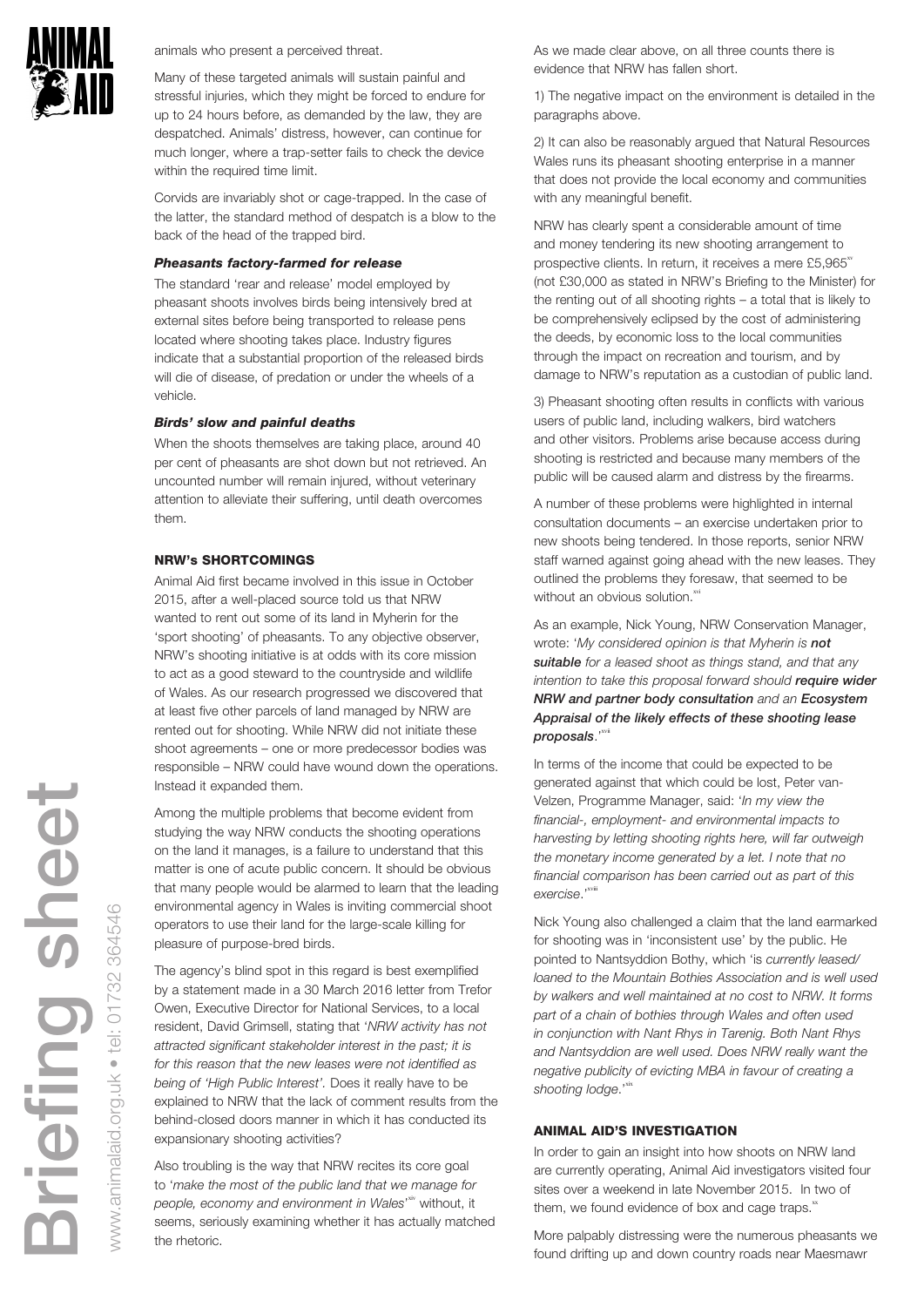

and Llanfair woods, vulnerable to being hit by vehicles. While it is often said that pheasants are 'stupid' for straying into traffic, the manner in which they are raised and released conspire to make such outcomes likely.

Our investigator found one particularly forlorn victim – a male pheasant with blood dripping from his beak, his life rapidly ebbing away. We can't know precisely why he ended up being battered by a vehicle, but it is likely that, having been released into the wild during late Autumn from the controlled environment of the game farm, where food, shelter and protection from predators is laid on, he will suddenly have joined thousands of other birds released at the same time in seeking out a place to be safe.

Competition for territory in local woods and cover crops would have been fierce. The country roads, though presenting a hazard, are likely to have been inviting, particularly because the shoot operator at the site where our male victim perished had set up feeding units for released birds on the roadside itself. In addition, at least one of the fields of cover crops butted onto a road. The birds would likely have associated roads with feed. $\mathbf{x}$ 

Since that investigation, we have been examining the contractual arrangements relating to the various shoot operators. These agreements set out obligations and rules of conduct that the shoot operators are expected to observe.

The evidence we collected during the investigation referred to above, pointed to eight contract breaches. These included the illicit release of birds; laying traps for animals; and the introduction of feeders onto land where it was not permitted to do so.<sup>xxii</sup>

That we were able to detect so many apparent breaches in one short visit strongly suggests that there are a lot more to be discovered.

## THE REVIEW

Given this background, we sent our dossier to the then Minister for Natural Resources, Carl Sargeant, asking him to intervene to ensure that current contracts were not renewed when they expired in March 2016.

The Minister said in a statement that he was going to keep the matter 'under review'. We subsequently learned there was to be a review of shooting on NRW land but, in the interim, there was to be a one-year extension to the sporting leases of one of the shoot operators.

Our concern now – a reasonable one because of what has gone before – is that the promised review will be conducted behind closed doors, and without consultation with stakeholders and interested members of the public.



The terms of reference are another important matter. In correspondence with NRW, Animal Aid and the group Stop Shooting on Welsh Public Land learned that NRW intends for its own staff to conduct the review – although they were from another department unconnected with the shoot operations. This does not give us confidence in the objectivity of the process.

Information obtained from Freedom of Information requests indicate that notes or minutes relating to the awarding of shooting leases by NRW are not available. A further FOI has revealed that NRW is unable to provide any evidence that it has taken relevant scientific evidence into consideration, relating to conservation or biodiversity impacts, prior to awarding the leases. Because of this, we would suggest that NRW is not in command of the material paperwork and other records that identify the shoots on NRW land, the contracts entered into, the cost to NRW of staff time in creating or reissuing leases, and the kind of monitoring of the shoots (or lack of) that has taken place over the years.

Clearly, the decision to create new shoots (rather than use the land concerned for other purposes), tender them to shooting businesses and decide upon the successful bidders must have been made by several people and departments at NRW – but there has been no information about how these processes are conducted or concluded.

Furthermore, the scoping document of the NRW Policy Review refers to the BASC Code of Shooting Practice as defining the industry standard for the conduct and procedures to which shoots should adhere. However, the British Association for Shooting and Conservation is, in reality, the UK's main pro-shooting lobby group and cannot be considered to be impartial in its advice. In fact, in 2014, the BASC Policy Development spokesperson stated: *'Natural Resources Wales is planning its strategic work over the next three years and BASC has recommended that the new public body helps to increase shooting opportunities on*  its estate, particularly in woodlands ...<sup>, xxii</sup>  $\mathbf{r}$ 

## THE WAY FORWARD

It is vital to take into account that the NRW estate is public land, which the agency is managing on behalf of the people of Wales. Equally important is the need for NRW to acknowledge that there are numerous ways in which the precious resources under its stewardship can provide for local communities and local economies.

## The Review must, therefore:

- Be open and transparent
- Consult stakeholders and the public
- Seek independent scientific advice on the effects of shooting on the environment and animal welfare
- Conduct properly researched impact assessments for all possible outcomes

*Animal Aid anticipates that a properly conducted, scientifically rigorous, open review will conclude that shooting is damaging to the environment, negatively impacts on animal welfare, and reduces public use and enjoyment of publicly owned land in Wales.*

g sheet Briefing sheet jefing

www.animalaid.org.uk • tel: 01732 364546

animalaid.org.uk

NNVN.

 $\frac{1}{\sqrt{2}}$ 

364546

732  $\overline{C}$